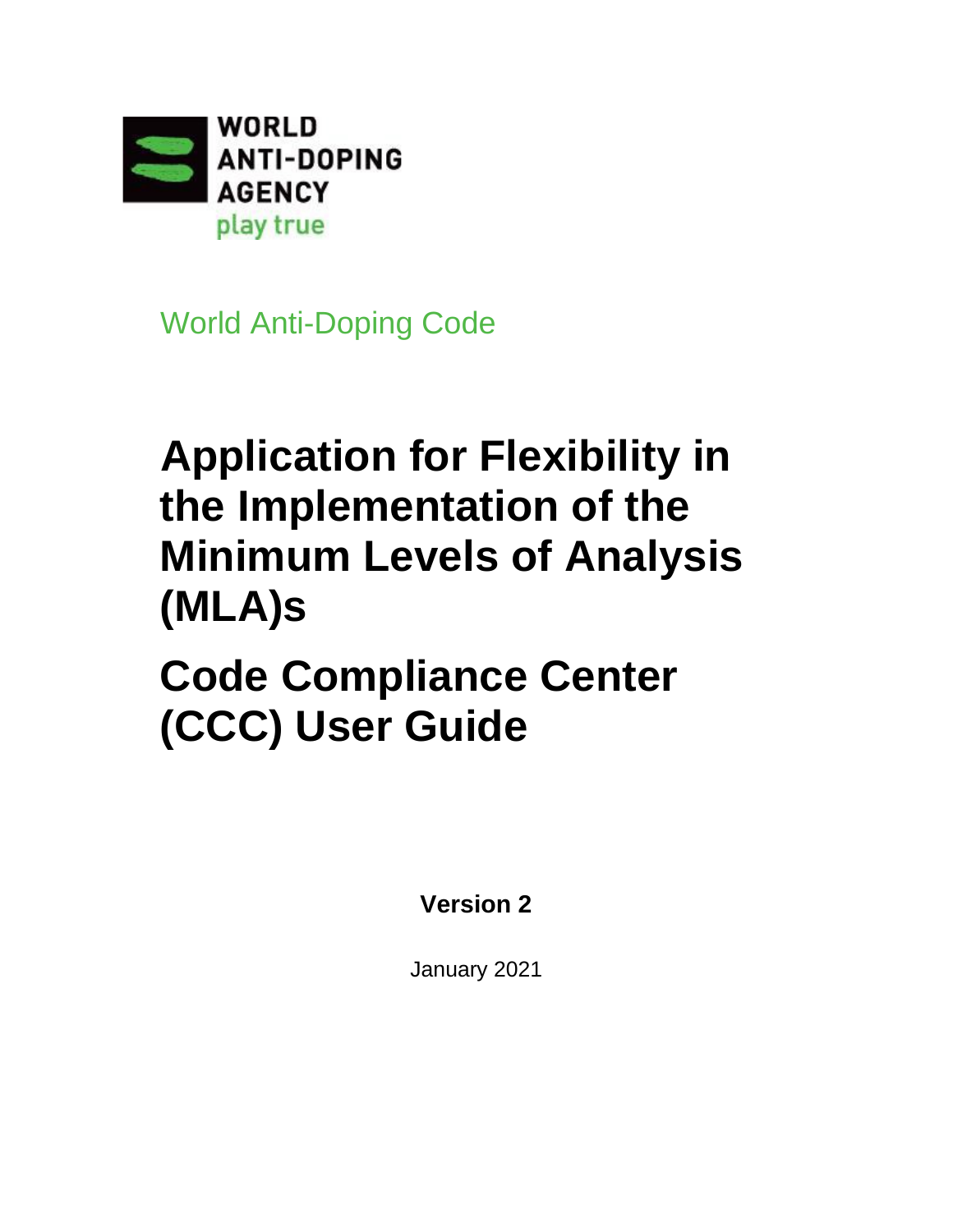

# **Table of Contents**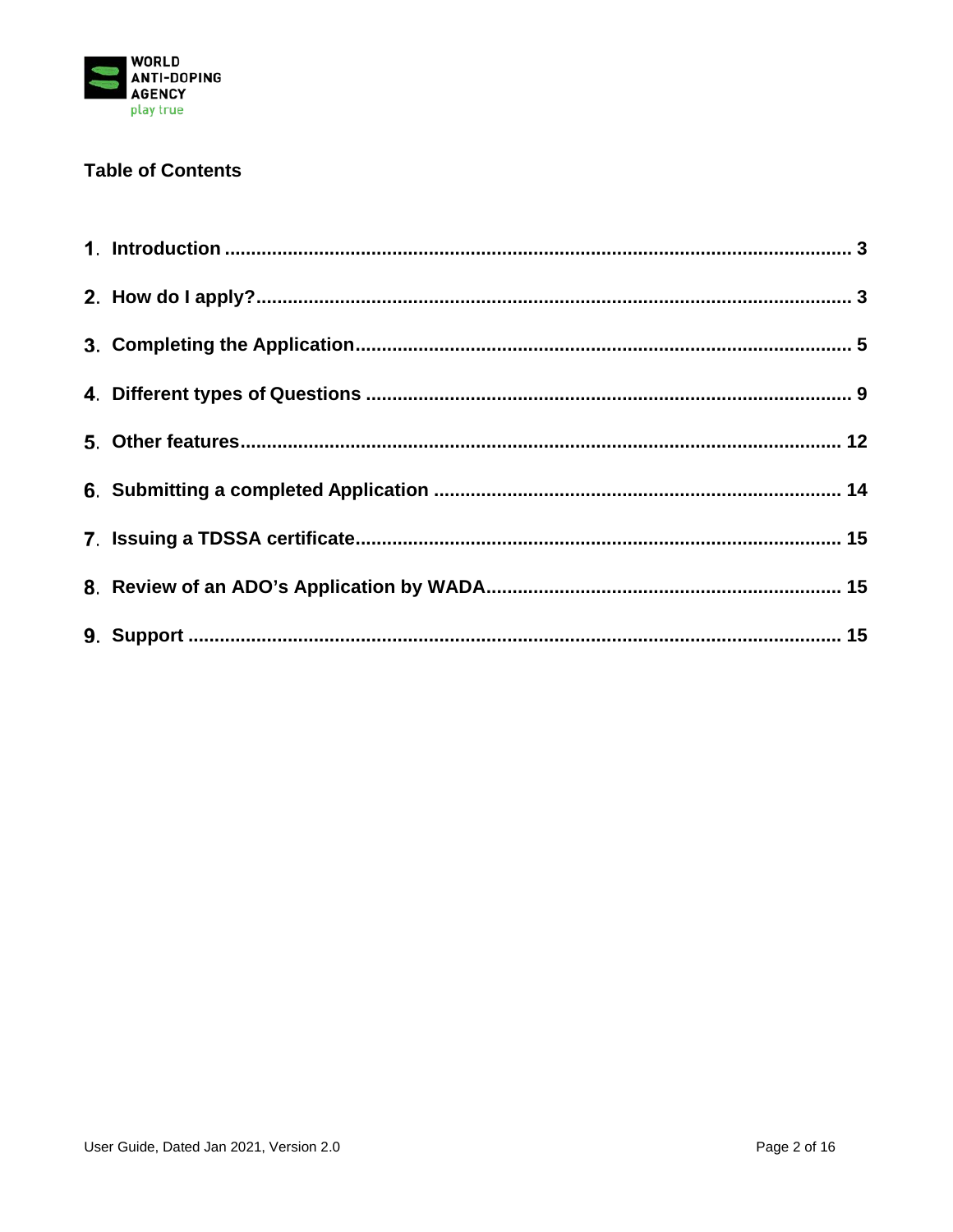

# <span id="page-2-0"></span>**Introduction**

In accordance with Article 4.7.2 of the International Standard for Testing and Investigations (ISTI) "*An Anti-Doping Organization may apply to WADA for flexibility in the implementation of the minimum levels of analysis specified for Prohibited Substances or Prohibited Methods as outlined in the TDSSA".* Article 6 of the Technical Document for Sport Specific Analysis (TDSSA) outlines that "In order for WADA to consider flexibility in the implementation of the MLAs, the ADO shall demonstrate their implementation of the haematological module of the ABP and/or the implementation of intelligence led Testing strategies and/or tools and how such approaches lead to the most effective and efficient use of the available Testing resources."

Anti-Doping Organizations (ADOs) can apply for flexibility in the implementation of the Minimum Levels of Analysis (MLAs) for the sports or disciplines an ADO seeks flexibility for, against set criteria listed in Articles 3 and 6 of the TDSSA. The maximum level of flexibility is 50%.

WADA has developed a user-friendly online system within the Code Compliance Center (CCC) platform through which an ADO can complete its self-assessment against criteria and submit it electronically to WADA along with the supporting documents such as its Risk Assessment, Test Distribution Plan and Registered Testing Pool. As a result, an ADO will receive a pre-approved flexibility in the implementation of the MLAs for the sports or disciplines an ADO seeks flexibility for.

The online system can be accessed anywhere as long as the user has an internet connection and is compatible on computers, tablets and smartphones. The application is also available in English or French and users can switch between the two languages as required (see section 5.4 on page 12 for more information).

ADOs can submit an application for flexibility in the implementation of the MLAs for multiple sports and disciplines within the same application. An application should be submitted before the beginning of the testing year for which flexibility is requested.

# <span id="page-2-1"></span>**How do I apply?**

An ADO that is interested in applying for flexibility in the implementation of the MLAs, should contact WADA at [tdssa@wada-ama.org](mailto:tdssa@wada-ama.org) and inform them of its intention. WADA will subsequently open access to the online application and send an Invitation Notification to the Compliance Contact<sup>[1](#page-2-2)</sup> of the interested ADO.

Once the Invitation Notification (see screenshot 1) is received, the user can complete the registration process by clicking '**here**'. The Invitation Notification also includes access to this user guide and the contact email should the ADO require assistance.

**Note:** Screenshot 1 includes the test sites email address, the correct email address for any assistance is [tdssa@wada-ama.org.](mailto:tdssa@wada-ama.org) See section 9 on page 15 for more information.

<span id="page-2-2"></span><sup>1</sup> The Compliance Contact is the person who holds the administration account of the ADO in the CCC.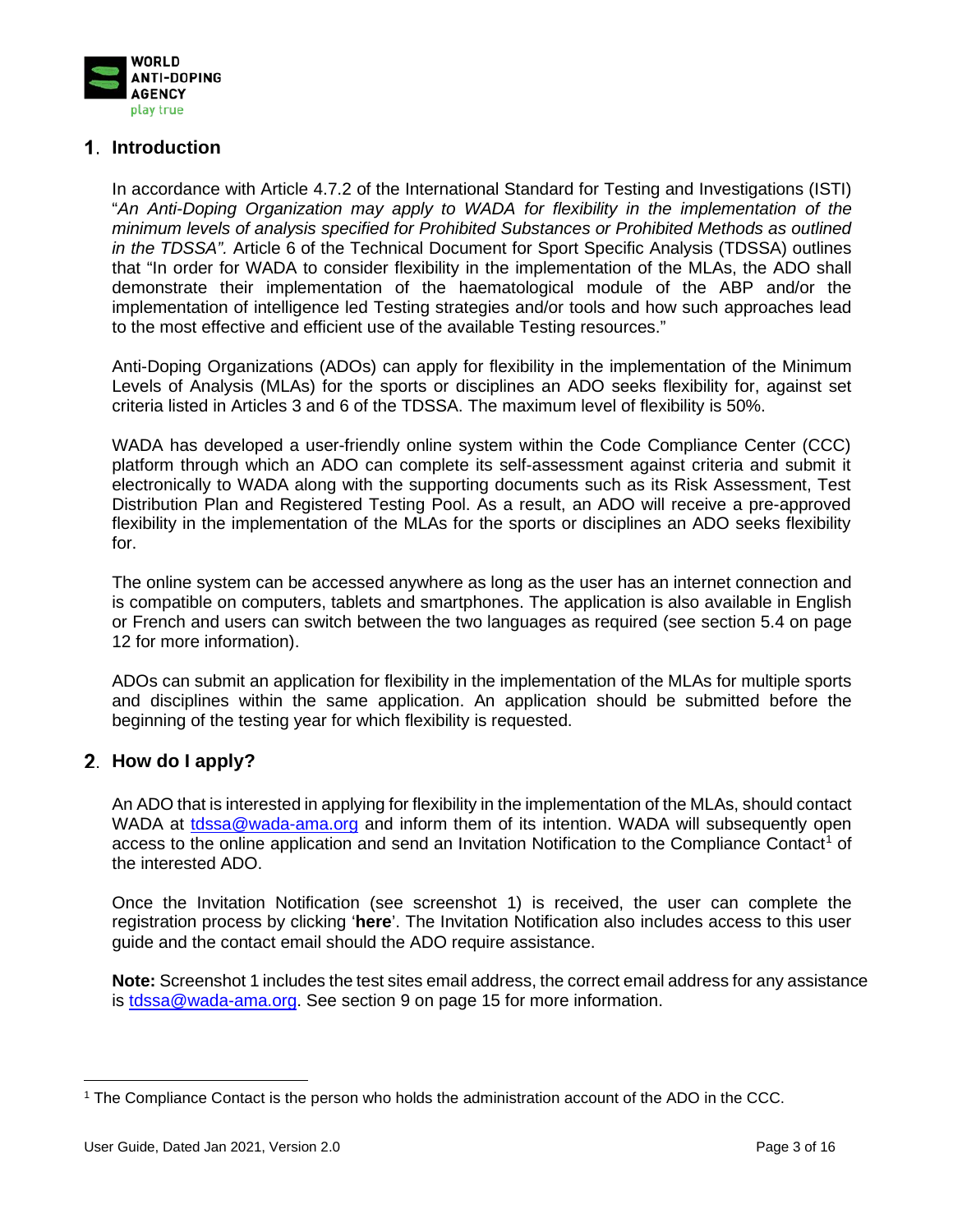

| 1                                                                                                                      | mrun                                                                                                                                                                                                                                                              |                  |
|------------------------------------------------------------------------------------------------------------------------|-------------------------------------------------------------------------------------------------------------------------------------------------------------------------------------------------------------------------------------------------------------------|------------------|
| <b>CCC</b> COMPLIANCE                                                                                                  | play true                                                                                                                                                                                                                                                         | -DOPING<br>ENIGY |
|                                                                                                                        | <b>Invitation Notification</b>                                                                                                                                                                                                                                    |                  |
|                                                                                                                        |                                                                                                                                                                                                                                                                   |                  |
| Dear Sir/Madam.                                                                                                        |                                                                                                                                                                                                                                                                   |                  |
| Minimum Levels of Analysis (MLAs). Please click here to login:                                                         | As the Compliance Contact for your organization you are receiving this invitation to complete the Application for flexibility in the implementation of the                                                                                                        |                  |
|                                                                                                                        | Before you start the Application please read the user quide. If you have any questions or require further assistance please email                                                                                                                                 |                  |
|                                                                                                                        |                                                                                                                                                                                                                                                                   |                  |
|                                                                                                                        |                                                                                                                                                                                                                                                                   |                  |
|                                                                                                                        | Notification d'invitation                                                                                                                                                                                                                                         |                  |
|                                                                                                                        |                                                                                                                                                                                                                                                                   |                  |
|                                                                                                                        | En tant que contact pour le Questionnaire de Conformité de votre organisation, vous recevez cette invitation à compléter la Demande de souplesse<br>dans la mise en œuvre des niveaux minimum d'analyse (NMA). Vous devez suivre le lien ici pour vous connecter: |                  |
| compliance test@wada-ama.org.<br><b>WADA</b><br>Madame, Monsieur,<br>l'adresse suivante: compliance.test@wada-ama.org. | Avant de commencer à remplir la Demande, vous devriez lire le quide de l'utilisateur. Pour toute demande de renseignements, veuillez écrire à                                                                                                                     |                  |

The ADO will then be taken to the **log in** page (see screenshot 2) where their username and password can be entered to gain access to the home page of the CCC. If any user forgets their password, they can select a new password by clicking on the **Forgot password?** button on the log in page.

| $\mathbf{2}$                                      |                                                                                         |
|---------------------------------------------------|-----------------------------------------------------------------------------------------|
| <b>CODE</b><br><b>COMPLIANCE</b><br><b>CENTER</b> | WORLD<br>ANTI-DOPING<br><b>AGENCY</b><br>play true<br>Welcome<br>Lyser name<br>Password |
|                                                   | Continue<br>Forgot password?                                                            |

Once access is gained to the home page of the CCC, the user will notice the link to the application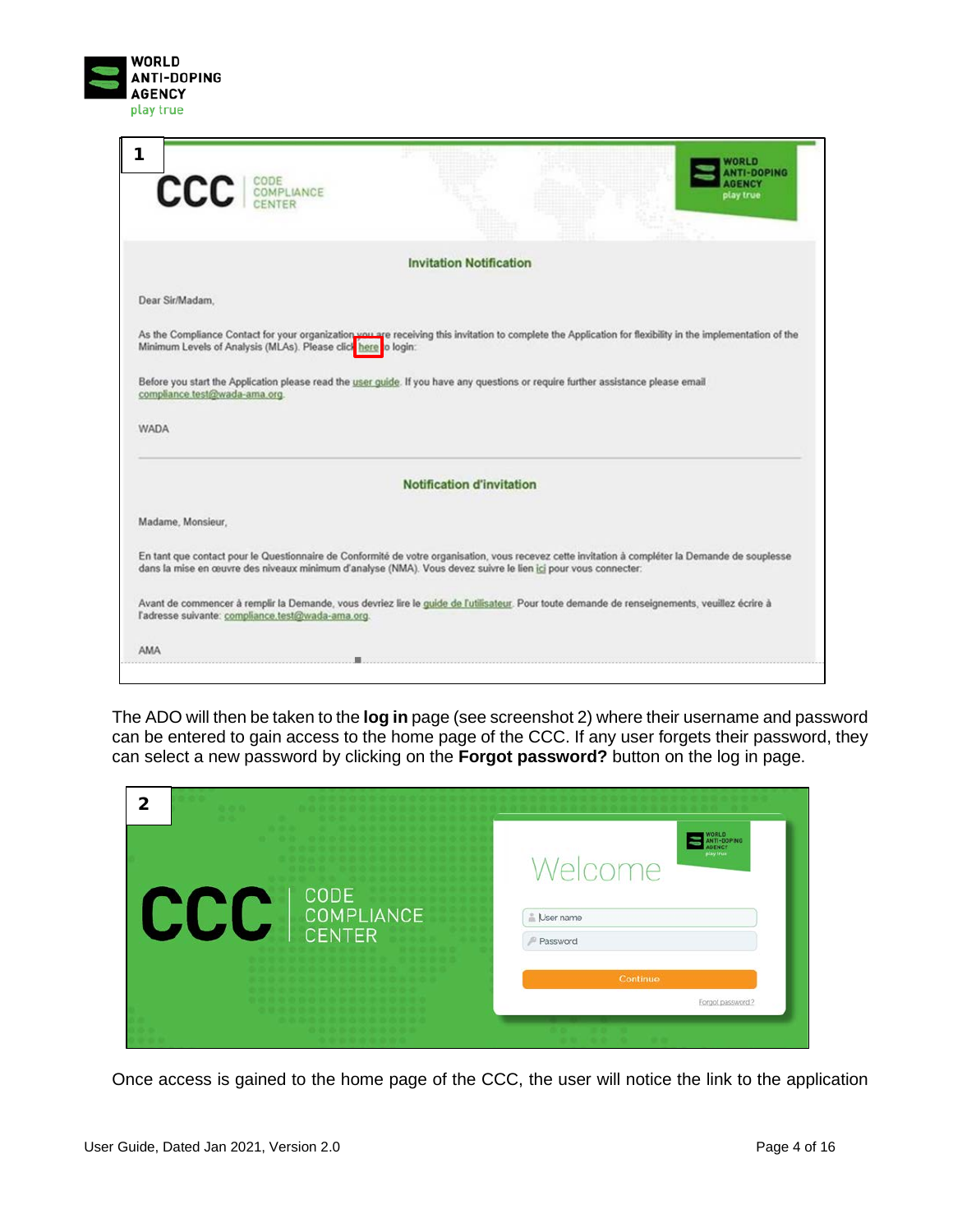

for flexibility and in order to proceed with the application they must select the green arrow (see screenshot 3).

| Introduction                                                                                                                                                            |                                                                                                                                                                                                                                                                                                                                                                              |  |  |  |  |
|-------------------------------------------------------------------------------------------------------------------------------------------------------------------------|------------------------------------------------------------------------------------------------------------------------------------------------------------------------------------------------------------------------------------------------------------------------------------------------------------------------------------------------------------------------------|--|--|--|--|
| Questionnaire has been developed into an online system to assk<br>Investigations; 3. Results Management; 4. Therapeutic Use Exen<br>Compliance Questionnaire User Guide | The Compliance Questionnaire ("Questionnaire") is a tool developed by WADA to measure compliance of signatories to the mandatory requirements of the World Anti-Doping Code (Code) and International Standards. The<br>been categorized into 7 sections, namely, 1 General, 2. Testing and<br>In order to start the application,<br>the user must select the green<br>arrow. |  |  |  |  |
| $+$ Legal                                                                                                                                                               |                                                                                                                                                                                                                                                                                                                                                                              |  |  |  |  |
| Questionnaires                                                                                                                                                          |                                                                                                                                                                                                                                                                                                                                                                              |  |  |  |  |

#### <span id="page-4-0"></span>**Completing the Application**

The application for flexibility consists of two sections. Section 1 includes the questions that the ADO is required to answer in order to apply for flexibility. In section 2 the ADO has the opportunity to upload supporting documents to the application e.g. TDP.

#### **Opening and completing section 1 of the application**

After clicking on the green arrow, the user will be taken to section 1 of the application 'Application questions' and to question 1 (see screenshot 4):

#### **Are you applying for flexibility in the implementation of:**

a) The Erythropoietin receptor agonists (ERAs, named for the purposes of this Technical Document EPOs<sup>[2](#page-4-1)</sup>) MLAs based on the implementation of the haematological module of an

Athlete Biological Passport program (ABP)

- b) The MLAs based on other (non-ABP related) criteria
- c) Both

In order for the user to start answering the questions, they need to press the edit mode button (see red box in screenshot 4).

<span id="page-4-1"></span><sup>&</sup>lt;sup>2</sup> The acronym 'EPOs' is used in this Technical Document to describe the substances included under the category S.2.1.1 of the 2021 Prohibited List and analyzed according to the applicable WADA Technical Document for EPO in force.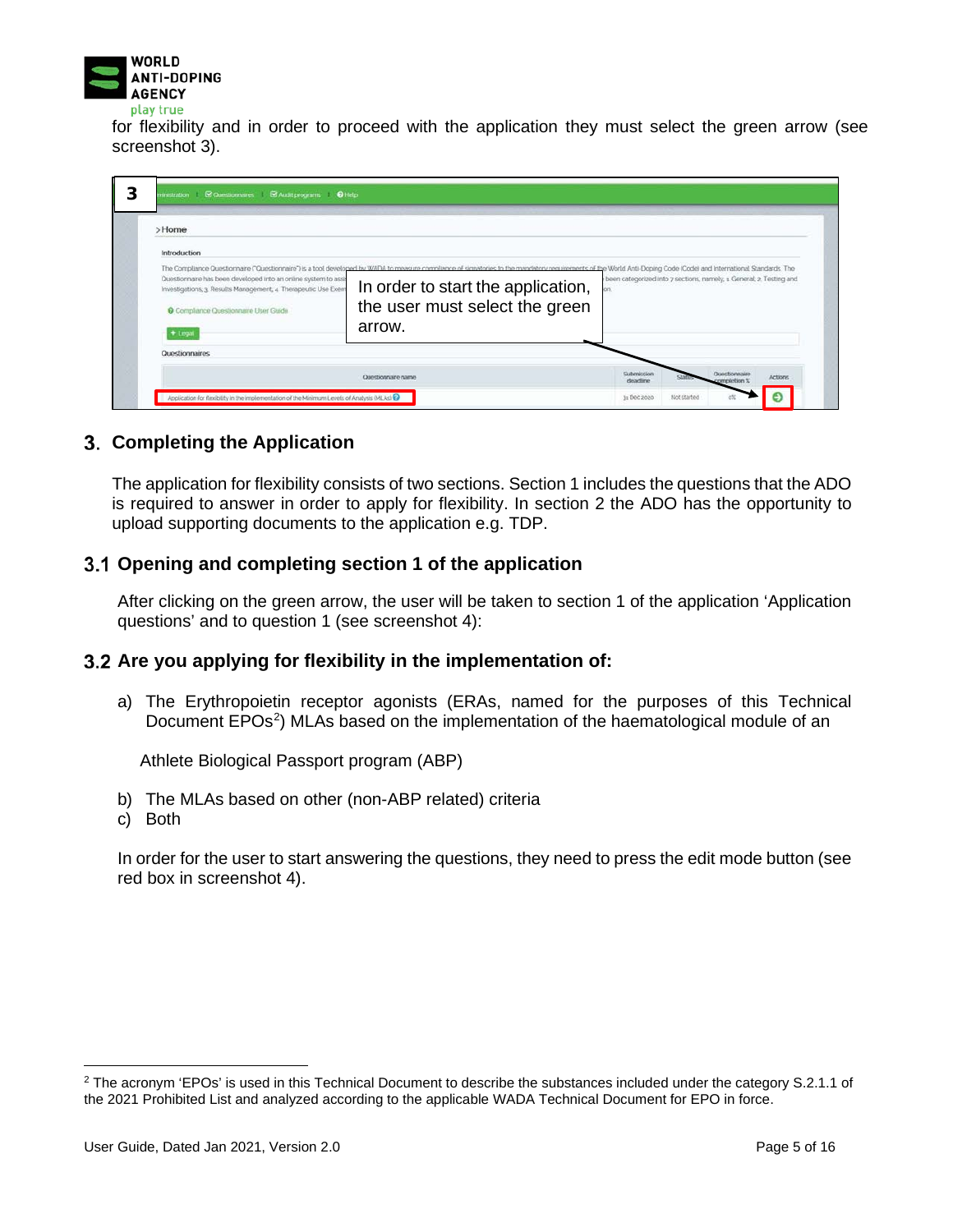

| ational Anti-Doping Organization Test - Application for flexibility in the implementation of the Minimum Levels of Analysis (MLAs) 2021<br>4              |                                                         |
|-----------------------------------------------------------------------------------------------------------------------------------------------------------|---------------------------------------------------------|
| $\mathbf{c}$<br>Find question:<br>Type question number<br>Summar<br>Questionnaire                                                                         |                                                         |
| →<br><b>Application questions</b><br>Unload required<br>Documents:                                                                                        |                                                         |
| Application questions                                                                                                                                     | Estimated time for section 5-10 minutes<br>$0\%$        |
|                                                                                                                                                           | a Locked by NADO Test User (nado.testuser)<br>Edit mode |
| Are you applying for flexibility in the implementation of:                                                                                                |                                                         |
| The Erythropoietin receptor agonists (EPOs) MLAs based on the implementation of the haematological module of an Athlete Biological Passport program (ABP) |                                                         |
| The MLAs based on other (non-ABP related) criteria                                                                                                        |                                                         |
| Both.                                                                                                                                                     |                                                         |

The application is dynamic in nature and an ADO is only required to answer questions specific to their application. As a result, users may observe that questions are not sequential, and some question numbers do not appear. Users should continue to answer the questions as they appear on the screen. Due to this specificity the time taken to complete the application will vary between ADOs.

If the ADO is applying for flexibility in the implementation of the EPOs MLAs based on the implementation of an ABP, they must select this option in question 1 (see screenshot 5), they are required to answer question 3 to question 9 that are related to an ABP.

| 5      | National Anti-Doping Organization Test - Application for flexibility in the implementation of the Minimum Levels of Analysis        |              |  |  |  |  |  |
|--------|-------------------------------------------------------------------------------------------------------------------------------------|--------------|--|--|--|--|--|
|        | Find question:<br>G<br>Type question number<br>Questionnaire Summary                                                                |              |  |  |  |  |  |
|        | <b>Application questions</b><br><b>Upload required</b><br><b>Documents</b>                                                          |              |  |  |  |  |  |
|        | Application questions                                                                                                               |              |  |  |  |  |  |
|        |                                                                                                                                     |              |  |  |  |  |  |
|        | 1. Are you applying for flexibility in the implementation of:<br>In order to apply based on                                         |              |  |  |  |  |  |
|        | the implementation of an<br>External proposition receptor agonists (EPOs) MLAs based on the implementation of the haematological mo |              |  |  |  |  |  |
|        | ABP, the user must select<br>◯ The MLAs based on other (non-ABP related) criteria                                                   |              |  |  |  |  |  |
| ◯ Both |                                                                                                                                     | this option. |  |  |  |  |  |

Alternatively, if the ADO is applying for flexibility based on non-ABP related criteria, they must select this option in question 1 (see screenshot 6), question 3 to question 9 are skipped and they are required to answer question 10 to question 19.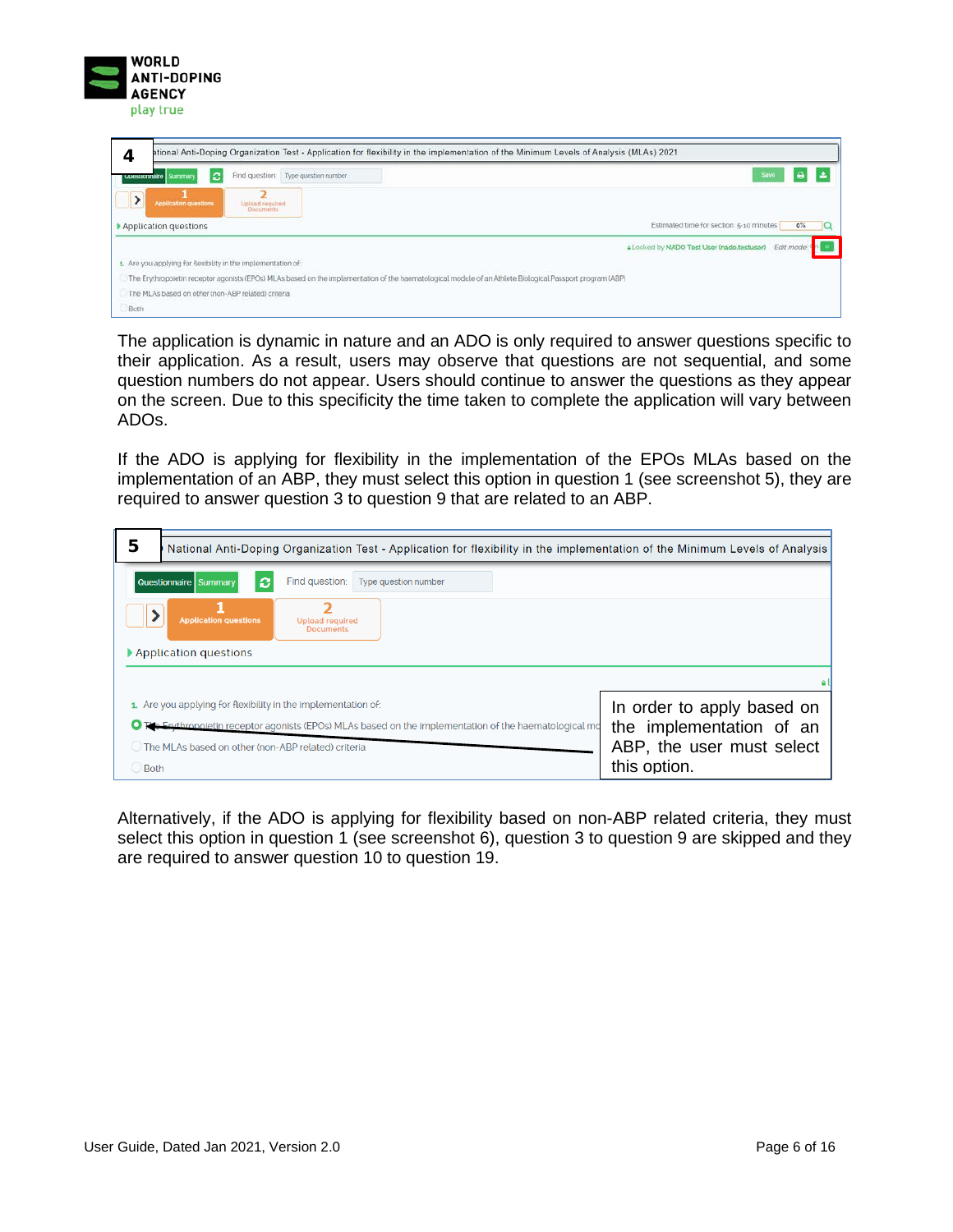

| 6               |                                                                                                                                                 |                                            | National Anti-Doping Organization Test - Application for flexibility in the implementation of the Minimum Levels of Analysis |  |  |  |
|-----------------|-------------------------------------------------------------------------------------------------------------------------------------------------|--------------------------------------------|------------------------------------------------------------------------------------------------------------------------------|--|--|--|
|                 | $\boldsymbol{\varepsilon}$<br>Questionnaire Summary                                                                                             | Find question:                             | Type question number                                                                                                         |  |  |  |
|                 | <b>Application questions</b>                                                                                                                    | <b>Upload required</b><br><b>Documents</b> |                                                                                                                              |  |  |  |
|                 | Application questions                                                                                                                           |                                            |                                                                                                                              |  |  |  |
|                 |                                                                                                                                                 |                                            |                                                                                                                              |  |  |  |
|                 | 1. Are you applying for flexibility in the implementation of:                                                                                   |                                            |                                                                                                                              |  |  |  |
|                 | In order to apply based on non<br>$\bigcirc$ The Erythropoietin receptor agonists (EPOs) MLAs based on the implementation of the haematological |                                            |                                                                                                                              |  |  |  |
|                 | ABP-related criteria, the user<br>At As based on other (non-ARP related) criteria                                                               |                                            |                                                                                                                              |  |  |  |
| $\bigcirc$ Both |                                                                                                                                                 |                                            | must select this option.                                                                                                     |  |  |  |

If the ADO is applying for flexibility based on both the implementation of an ABP and non-ABP related criteria, they must select this option in question 1 (see screenshot 7) and answer question 3 to question 19.

|                                                                                                                                                                                                                                                                                                                                                                                                                    |  |  |  |  |  | National Anti-Doping Organization Test - Application for flexibility in the implementation of the Minimum Levels of Analysis |  |
|--------------------------------------------------------------------------------------------------------------------------------------------------------------------------------------------------------------------------------------------------------------------------------------------------------------------------------------------------------------------------------------------------------------------|--|--|--|--|--|------------------------------------------------------------------------------------------------------------------------------|--|
| C<br>Find question:<br>Questionnaire Summary<br>Type question number                                                                                                                                                                                                                                                                                                                                               |  |  |  |  |  |                                                                                                                              |  |
| <b>Application questions</b><br><b>Upload required</b><br><b>Documents</b>                                                                                                                                                                                                                                                                                                                                         |  |  |  |  |  |                                                                                                                              |  |
| ▶ Application questions                                                                                                                                                                                                                                                                                                                                                                                            |  |  |  |  |  |                                                                                                                              |  |
| In order to apply based on<br>both the implementation of<br>1. Are you applying for flexibility in the implementation of:<br>an ABP and non ABP-<br>$\bigcirc$ The Erythropoietin receptor agonists (EPOs) MLAs based on the implementation of the haematological module<br>related criteria, the<br>user<br>$\bigcirc$ The MLAs based on other (non-ABP related) criteria<br>must select this option.<br>$O$ Both |  |  |  |  |  |                                                                                                                              |  |

# **Regularly saving your work**

Users are encouraged to save their work as they progress through the application. This can be done by selecting '**save**' either at the top or the bottom of the page (see red boxes in screenshots 8 and 9).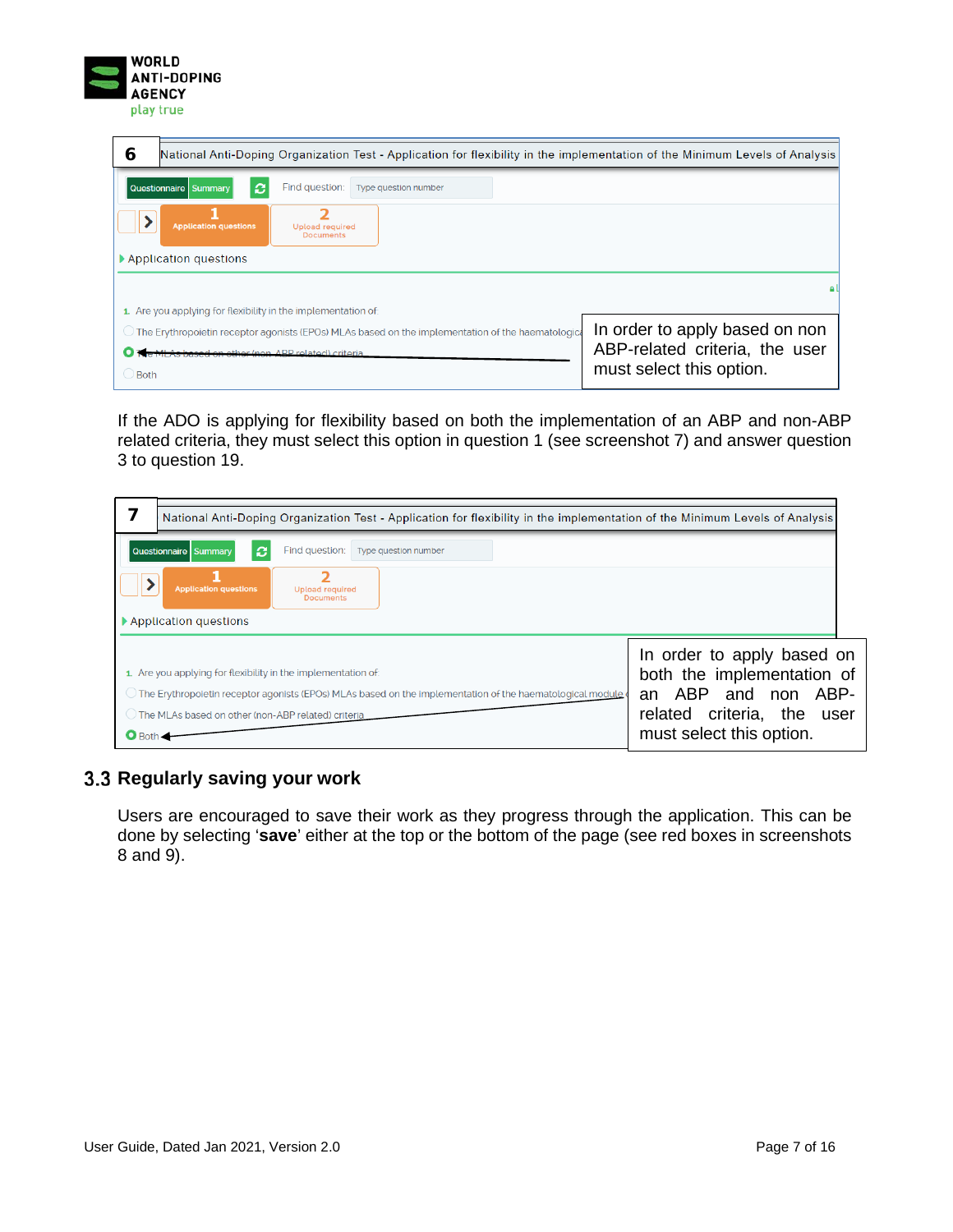

| tional Anti-Doping Organization Test - Application for flexibility in the implementation of the Minimum Levels of Analysis (MLAs) 2021                                            |                                                             |  |  |  |  |  |
|-----------------------------------------------------------------------------------------------------------------------------------------------------------------------------------|-------------------------------------------------------------|--|--|--|--|--|
| 8<br>ø<br>Find question.<br>Type question number<br>Summary<br>ire l                                                                                                              | пе                                                          |  |  |  |  |  |
| 2<br>$\,$<br><b>Application questions</b><br>Uptoad required.<br><b>Documents</b>                                                                                                 |                                                             |  |  |  |  |  |
| Application questions                                                                                                                                                             | Estimated time for section: 5-10 minutes<br>$5\%$           |  |  |  |  |  |
|                                                                                                                                                                                   | Edit mode On<br>a Locked by NADO Test User (nado, testuser) |  |  |  |  |  |
| 1. Are you applying for flexibility in the implementation of.                                                                                                                     |                                                             |  |  |  |  |  |
| The Erythropoletin receptor agonists (EPOs) MLAs based on the implementation of the haematological module of an Athlete Biological Passport program (ABP)                         |                                                             |  |  |  |  |  |
| The MLAs based on other (non-ABP related) criteria                                                                                                                                |                                                             |  |  |  |  |  |
| <b>O</b> Both                                                                                                                                                                     |                                                             |  |  |  |  |  |
|                                                                                                                                                                                   |                                                             |  |  |  |  |  |
| tline any other innovative anti-doping strategies you are currently implementing that support a more intelligent, effective and efficient use of your available Testing resources |                                                             |  |  |  |  |  |

| C | tline any other innovative anti-doping strategies you are currently implementing that support a more intelligent, effective and efficient use of your available Testing resources |  |
|---|-----------------------------------------------------------------------------------------------------------------------------------------------------------------------------------|--|
|   |                                                                                                                                                                                   |  |

#### **Completing section 2 of the application**

Once the user has answered all required questions in section 1, they should select the right arrow at the bottom of the page to proceed to section 2 'Upload required Documents' (see red box in screenshot 10).

| 10<br>you correctly enter Doping Control Forms into ADAMS within 21 days of Sample collection? |                                                                                                                                          |
|------------------------------------------------------------------------------------------------|------------------------------------------------------------------------------------------------------------------------------------------|
| O Yes ○ No                                                                                     |                                                                                                                                          |
|                                                                                                | 19. Please outline any other innovative anti-doping strategies you are currently implementing that support a more intelligent, effective |
| Upload a file (if applicable)                                                                  |                                                                                                                                          |
| Strategic Plan 2021-2024.docx                                                                  |                                                                                                                                          |
|                                                                                                | <b>Save</b>                                                                                                                              |

Once the user is taken to section 2 of the application, they are asked to submit the latest version of the ADO's Risk Assessment and Test Distribution Plan (see screenshot 11). For more information on how to upload documents, see section 4.4 on page 10.

 $\overline{\phantom{0}}$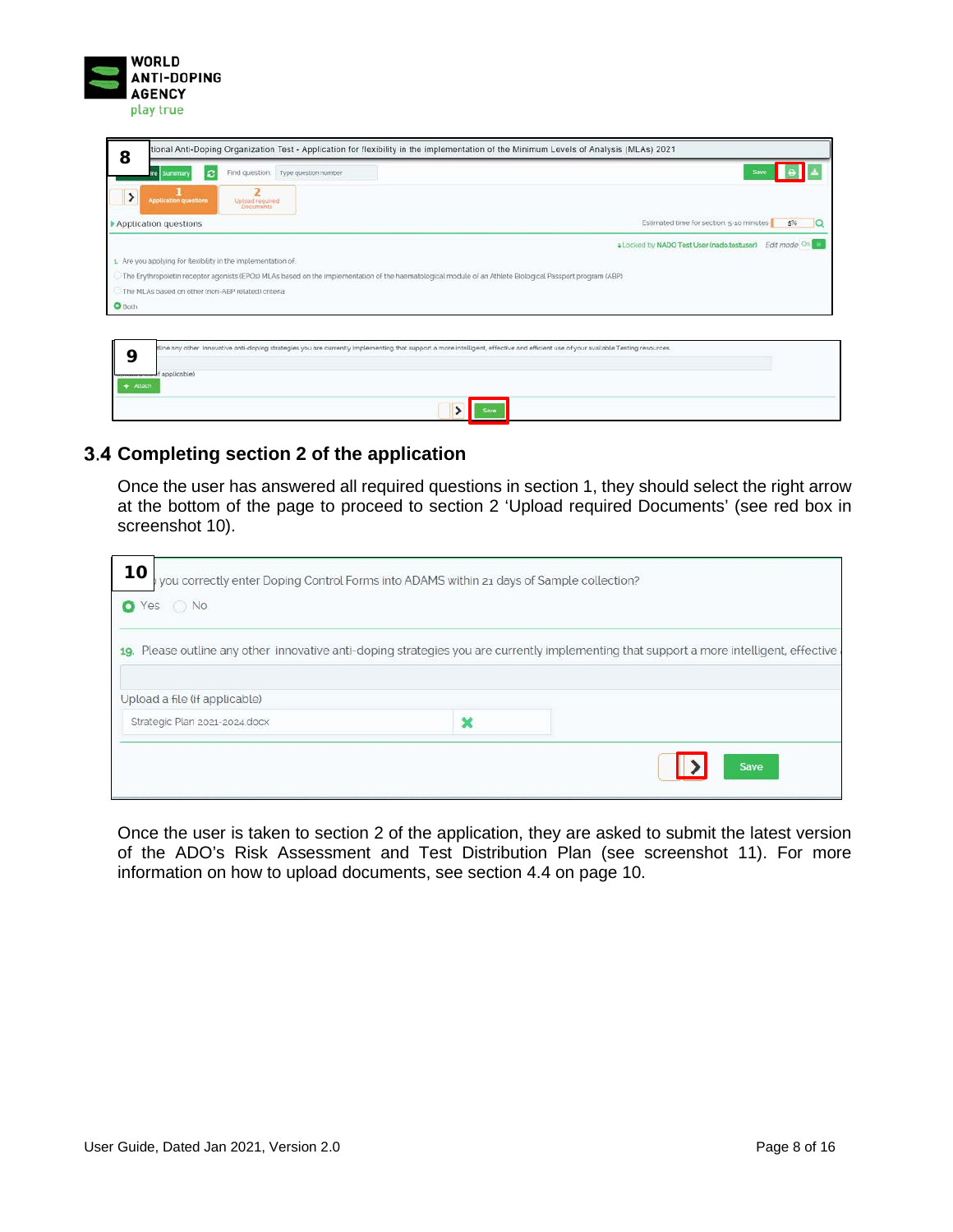| WORLD              |
|--------------------|
| <b>ANTI-DOPING</b> |
| <b>AGENCY</b>      |
| play true          |

| 11<br>National Anti-Doping Organization Test - Application for flexibility in the implementation of the Minimum Levels of Analysis (MLAs) |      |
|-------------------------------------------------------------------------------------------------------------------------------------------|------|
| ø<br>Find question:<br>Questionnaire<br>Type question number.<br>Summary                                                                  |      |
| $\overline{\mathbf{z}}$<br><b>Upload required Documents</b><br><b>Application questions</b>                                               |      |
| Upload required Documents                                                                                                                 |      |
| 20. Please attach the latest version of your Risk Assessment.                                                                             |      |
| $+$ Attach                                                                                                                                |      |
| No documents                                                                                                                              |      |
| 21. Please attach the latest version of your Test Distribution Plan (TDP).                                                                |      |
| $+$ Attach                                                                                                                                |      |
| No documents                                                                                                                              |      |
|                                                                                                                                           | Save |

#### <span id="page-8-0"></span>**Different types of Questions**

The application contains different types of questions, designed to help the user provide the required responses and information in the most efficient manner. The different type of questions and the required action of a user include:

#### **Yes / No**

The most common type of question is a simple **yes or no** selection, rarely accompanied with a third **not applicable** option. The user selects the appropriate answer by clicking on the circle next to the relevant option. Once selected the circle becomes green to highlight the option chosen (see screenshot 12).



#### **Single choice**

Another type of question is single choice from a list of options. In these types of questions, the user can select a single choice from a number of options to best describe their response (see screenshot 13).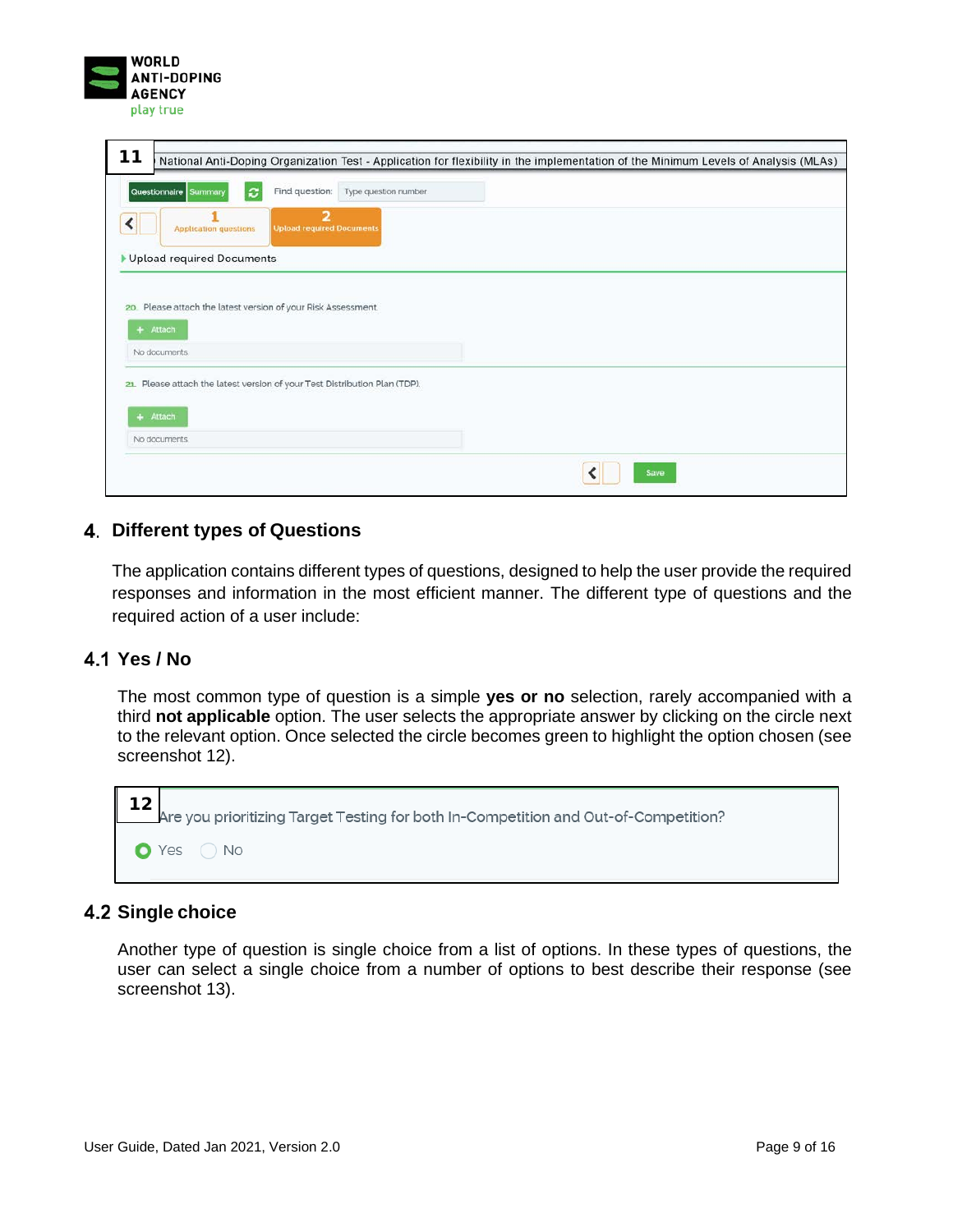

# **Pick list - Entering numerical data**

For some questions (e.g. 3 and 10) a user is required to select from a pick list in order to populate a table where relevant information can be provided (see screenshot 14).



Once a sport (e.g. Aquatics) and a discipline (e.g. Open Water) have been selected, the user should enter the numerical data for the % of flexibility requested. ADOs are reminded that they can only request up to 50% flexibility of the existing MLA (see screenshot 15).

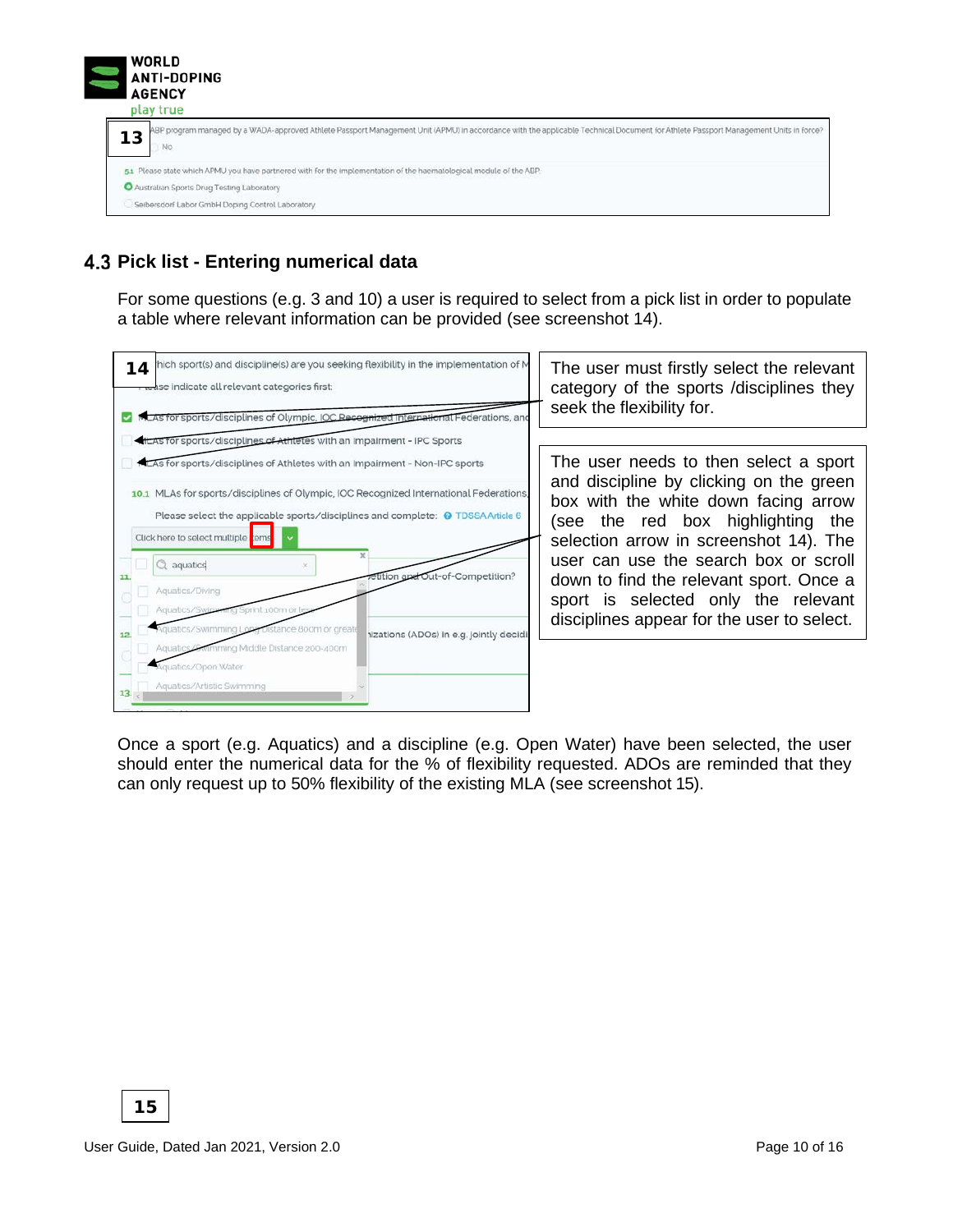| <b>WORLD</b><br><b>ANTI-DOPING</b><br><b>AGENCY</b><br>play true                                                                                                                                                                               |                                                                        |
|------------------------------------------------------------------------------------------------------------------------------------------------------------------------------------------------------------------------------------------------|------------------------------------------------------------------------|
| 10. In which sport(s) and discipline(s) are you seeking flexibility in the implementation of N<br>Please indicate all relevant categories first:                                                                                               |                                                                        |
| MLAs for sports/disciplines of Olympic, IOC Recognized International Federations, an<br>MLAs for sports/disciplines of Athletes with an Impairment - IPC Sports<br>MLAs for sports/disciplines of Athletes with an Impairment - Non-IPC sports |                                                                        |
| 10.1 MLAs for sports/disciplines of Olympic, IOC Recognized International Federations<br>Please select the applicable sports/disciplines and complete: @ TDSSA Article<br>Click here to select multiple items                                  | Number (up to 50) must be entered<br>directly into these number boxes. |
| Aquatics/Swimming Long Distance 800m or greater<br>EPOs MLA % flexibility requested (up to 50%)<br>GHRFs MLA % flexibility requested (up to 50%)                                                                                               |                                                                        |

#### **Uploading documents**

Where requested users are required to upload a document to support their response to a question and/or their application. Only the following file types can be uploaded: jpeg, pdf, txt, doc, docx, png, xlsx, xls, csv, ppt and pptx. The maximum file size of each individual document is 5MB.

To upload a document a user selects '**Attach**' (see red box in screenshot 16) and then selects a document from their own files.

| 16<br>lease outline any other innovative anti-doping strategies you are currently implementing that sup |
|---------------------------------------------------------------------------------------------------------|
| Upload a file (if applicable)                                                                           |
| <b>Attach</b>                                                                                           |
|                                                                                                         |

Once uploaded, if the user wishes to delete the document, they need to select the highlighted icon in the red box in screenshot 17.

|                               | lease outline any other innovative anti-doping strategies you are currently implementing that sup |  |
|-------------------------------|---------------------------------------------------------------------------------------------------|--|
|                               |                                                                                                   |  |
| Upload a file (if applicable) |                                                                                                   |  |
| Strategic Plan 2020-2022.pdf  |                                                                                                   |  |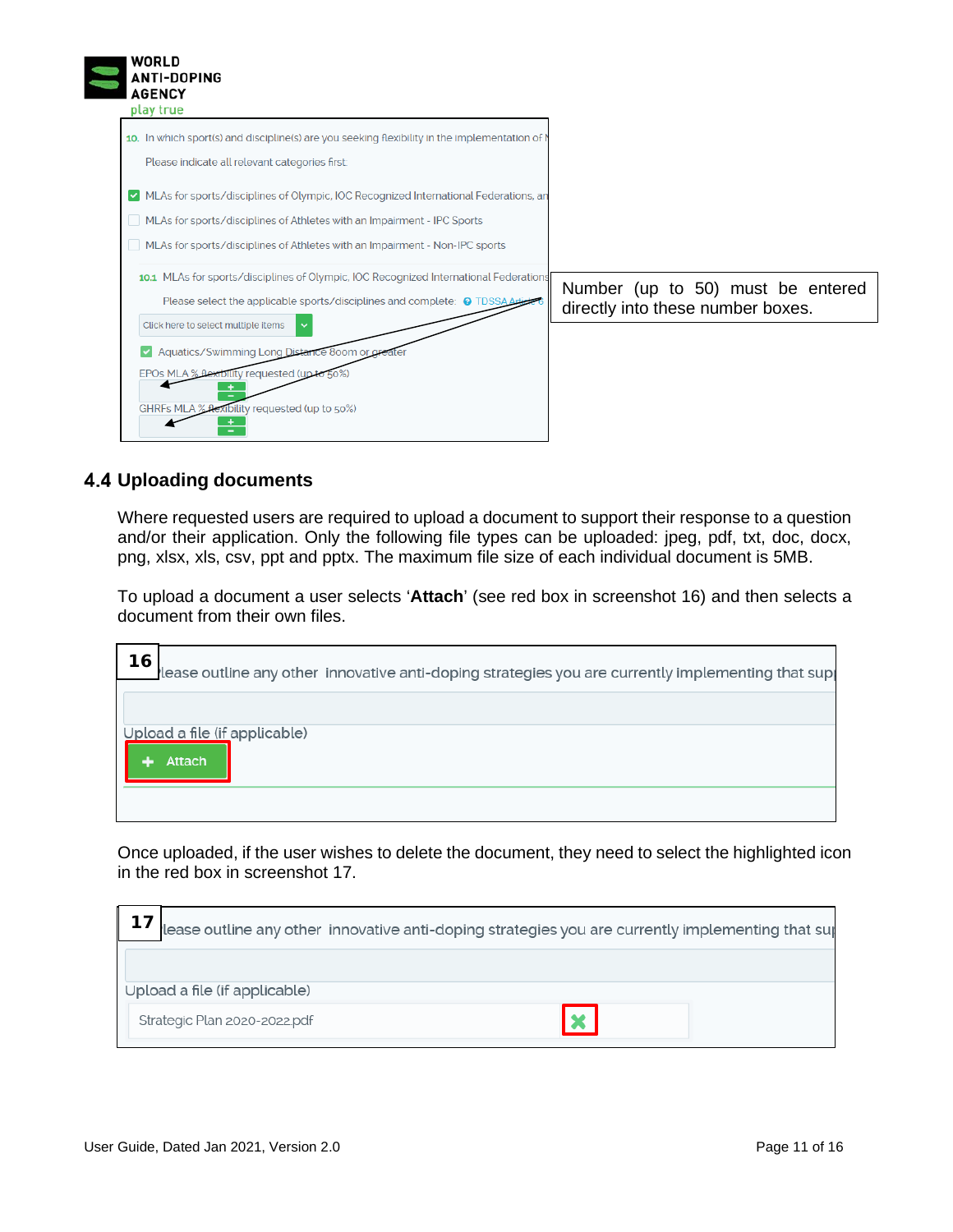

#### **Free text boxes**

Where an answer to a question requires some further explanation, free text boxes are available to users. Often free text boxes appear when the option **Yes** is selected in Yes/No type of question (see screenshot 18). Users are encouraged to provide brief and concise answers in free text boxes in English or French.

| 18 <sub>1</sub><br>b you have mechanisms to gather intelligence? |
|------------------------------------------------------------------|
| $\bullet$ Yes $\circ$ No                                         |
| 13.1 Please explain.                                             |
|                                                                  |

#### <span id="page-11-0"></span>**Other features**

In order to enhance the user's experience, the system includes a number of other features that will assist signatories to complete their application as efficiently as possible.

#### **Progress bar and estimated time guide**

In the top right corner of the application (see screenshot 19) a progress bar percentage shows the user how far they have advanced through a section. The bar is updated every time a user clicks 'save'.



#### **Summary page**

In the top left cop corner of the application a **Summary** page is available to show the ADO progress towards completing the application. The overall progress bar and section progress circles reflect the last time the application was saved (see screenshot 20). This is a visual tool which can be used by the user to monitor progress while completing the application.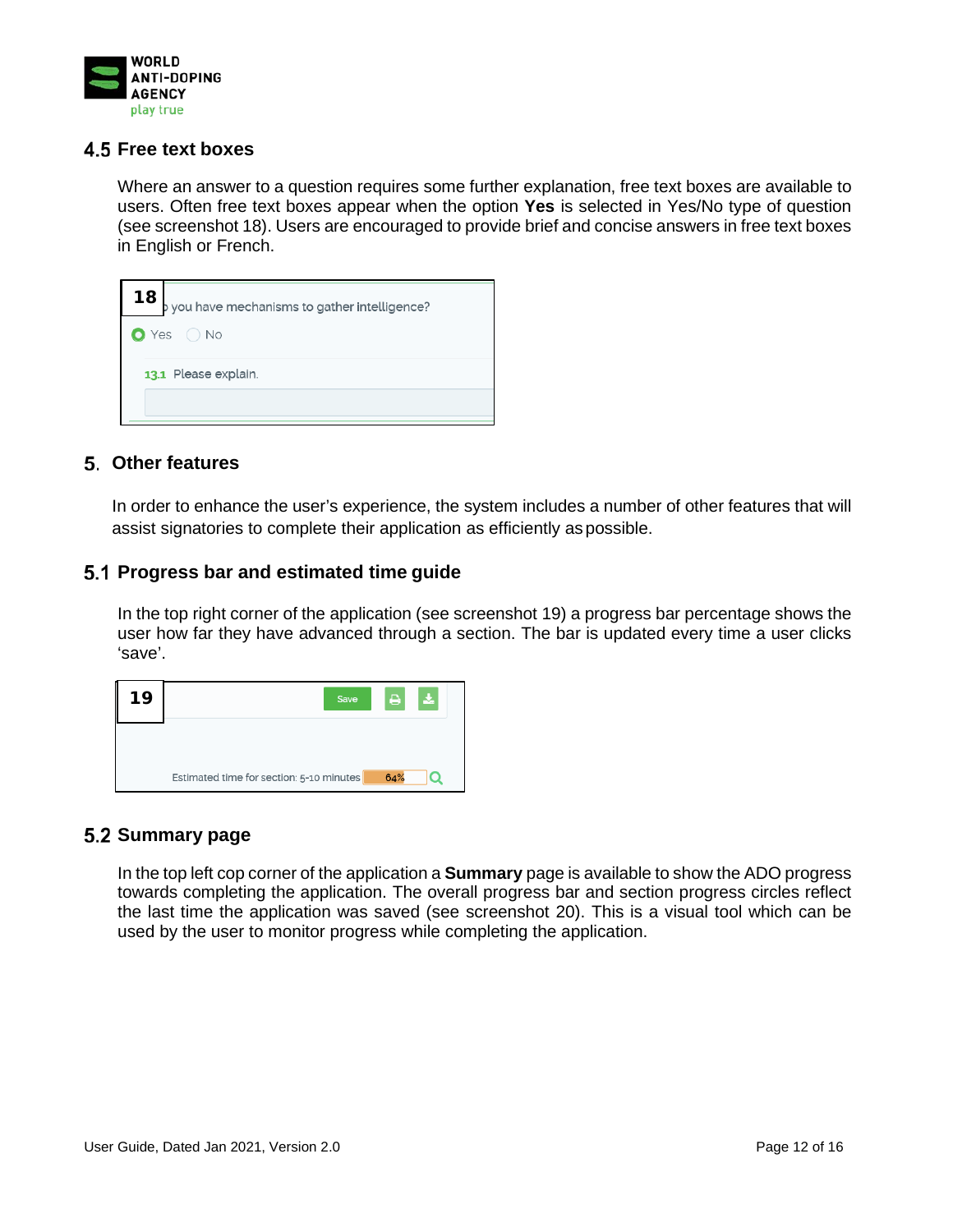

| 20 maire Summary<br>Summary  | $ \boldsymbol{z} $<br>Find question: Type question number   |
|------------------------------|-------------------------------------------------------------|
|                              | Questionnaire completion 59 %                               |
|                              |                                                             |
| <b>64%</b>                   | 0%                                                          |
|                              |                                                             |
| <b>Application questions</b> | $\overline{\mathbf{2}}$<br><b>Upload required Documents</b> |
|                              |                                                             |
|                              | Submit                                                      |

#### **TDSSA references**

For any question where there is a direct link to an article of the TDSSA, the relevant reference has been inserted to assist ADOs in answering the question. The article can be accessed by selecting the link (see red boxes in screenshot 21).

|     | 8. Are all PTP Athletes from those sports or disciplines with an EPOs MLA of 30% or greater (as identified in the TDSSA), that are referenced in your TDP, included in your ABP program? See WADA Technical.<br>Document for Sport Specific Analysis. |
|-----|-------------------------------------------------------------------------------------------------------------------------------------------------------------------------------------------------------------------------------------------------------|
| Yes |                                                                                                                                                                                                                                                       |
|     | plicable (no sport/disciplines with 30% MLA% or above)                                                                                                                                                                                                |

#### **Language**

Another feature designed to assist ADOs is the availability of the application in both English and French. In the top right corner, the user can select the language option of the application (see screenshot 22) and select either English or French. Users can choose to switch between the two languages at any time.

|         |  | 22 anguage  <br>Sontact us   PLogout |    |
|---------|--|--------------------------------------|----|
| English |  |                                      |    |
| French  |  |                                      |    |
|         |  |                                      |    |
|         |  | ₿.<br>Save                           | s, |
|         |  |                                      |    |
|         |  |                                      |    |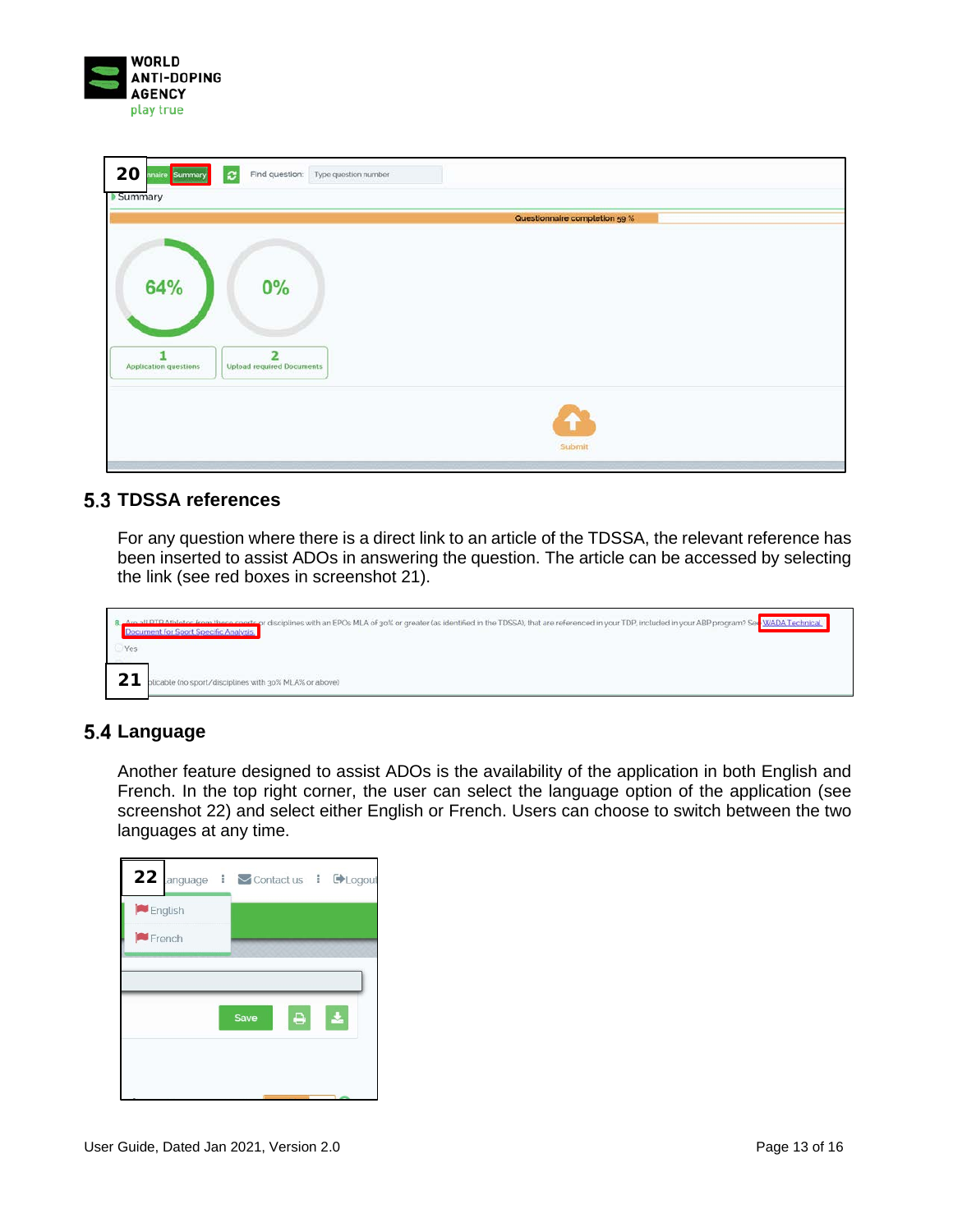

#### **Incomplete answer button**

A final feature to allow users to identify questions that have not been completed is also included. By selecting this button, the user will see any question(s) in that section highlighted in light blue that have not been completed (see screenshot 23). This enables the user to easily navigate to these questions and complete them accordingly.



#### <span id="page-13-0"></span>**Submitting a completed Application**

Only when an application is 100% complete and all answers are saved (see section 3.2 on Page 5) can an ADO submit it to WADA. The submit button can be found on the summary section. Prior to pressing the **submit** button (see red box screenshot 24) the user should ensure they are satisfied with the responses provided across the application and conduct a final review.

Once the submit button is pressed no other changes will be permitted to the application. It will only be available to the ADO in a 'read-only' format from this point onwards.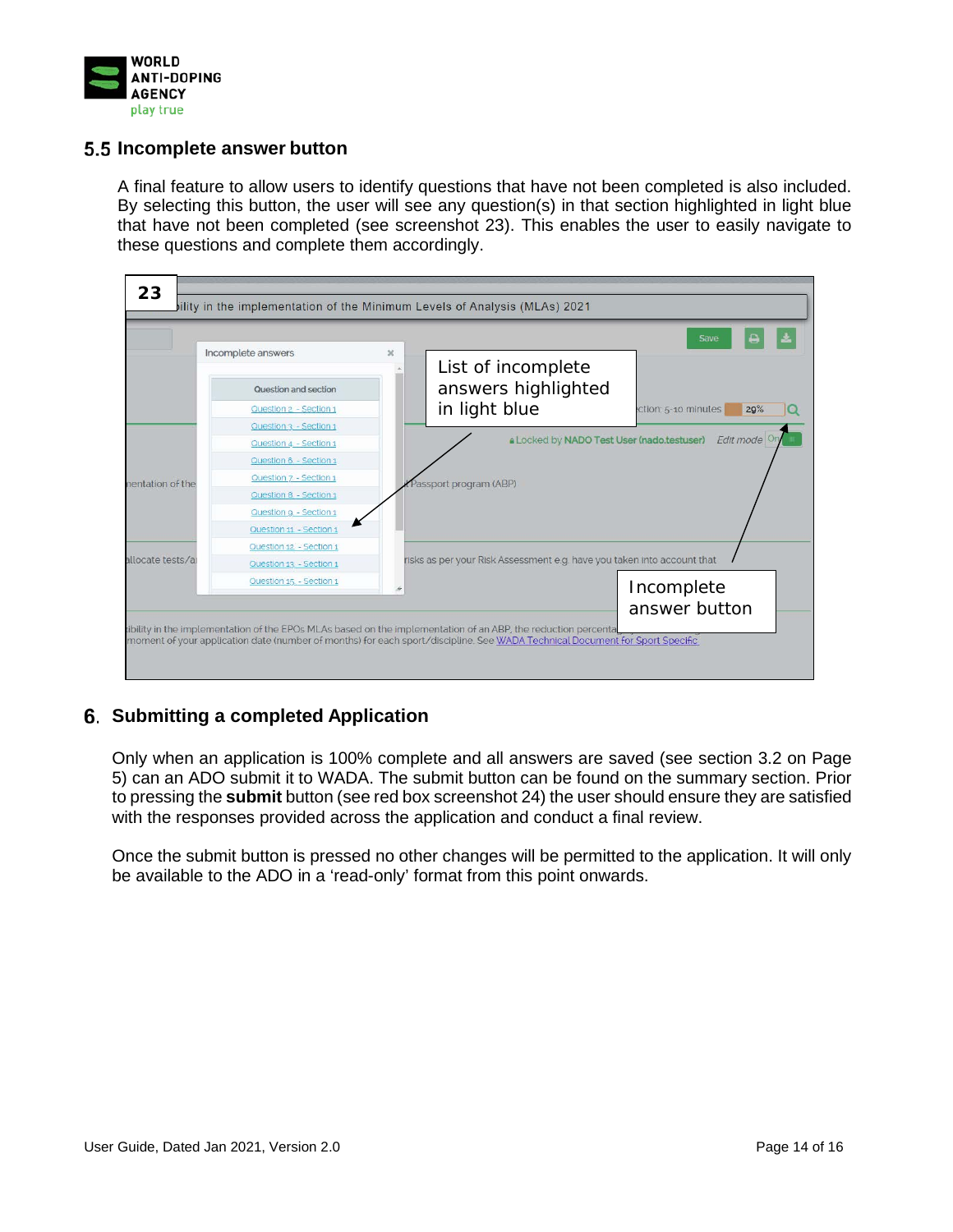

| $\circ$<br>Find question Type question number<br>Survivory<br><b>I</b> -Summary | NADO National Anti-Doping Organization Test - Application for flexibility in the implementation of the Minimum Levels of Analysis (MLAs) | $\sim$<br>a. |
|---------------------------------------------------------------------------------|------------------------------------------------------------------------------------------------------------------------------------------|--------------|
|                                                                                 | Questionnaire completion 100%                                                                                                            |              |
| 100%<br>100%<br>2<br>Upload required Documents<br>Application gentisers         |                                                                                                                                          |              |
|                                                                                 | <b>Submitt</b>                                                                                                                           |              |
| 24                                                                              | Copyright @ WASA vocy All rights reserved.                                                                                               |              |

Should an ADO demonstrate the need to amend an answer to a question or questions after it has been submitted the application can be re-accessed only in exceptional circumstances. An ADO would need to send an email to [tdssa@wada-ama.org](mailto:tdssa@wada-ama.org) and clearly state the reason for amending an answer and the specific question(s) they intend to update.

#### <span id="page-14-0"></span>**Issuing a TDSSA certificate**

The CCC system will automatically assess whether the ADO's application is approved or declined. Once an application has been submitted, the CCC system will generate a message (see screenshot 25) with instructions where the automatically generated certificate can be found. The TDSSA certificate will inform the ADO of the outcome. Should the ADO like to discuss with WADA the outcome of their application, they can email [tdssa@wada-ama.org.](mailto:tdssa@wada-ama.org)

| onal Anti-Doping Organization Test - Application for flexibility in the implementation of the Minimum Levels of Analysis (MLAs)<br>25 |                                                                                                                                                                                                  |                                                                |  |  |  |  |
|---------------------------------------------------------------------------------------------------------------------------------------|--------------------------------------------------------------------------------------------------------------------------------------------------------------------------------------------------|----------------------------------------------------------------|--|--|--|--|
| Find question: Type question number<br>ЮI<br>Summar                                                                                   |                                                                                                                                                                                                  | 上 TDSSA pertificate<br><b>A TDSSA certificate</b>              |  |  |  |  |
| Summary                                                                                                                               |                                                                                                                                                                                                  |                                                                |  |  |  |  |
|                                                                                                                                       | Questionnaire completion 100 %                                                                                                                                                                   |                                                                |  |  |  |  |
| <b>100%</b><br>100%                                                                                                                   | Code Compliance Center<br>×<br>Thank you for your application.<br>The TDSSA Certificate is now available and can be accessed through the<br>buttons top right of this page.<br>$\mathbf x$ Close |                                                                |  |  |  |  |
| <b>Notead required Decements</b><br>Apotication questions<br>Message with<br>instructions for the user                                | Copyright C WADA 8017 All rights reserved.                                                                                                                                                       | TDSSA certificate can<br>and/or<br>printed<br>be<br>downloaded |  |  |  |  |

# <span id="page-14-1"></span>**Review of an ADO's Application by WADA**

An ADO's application is subject to review and WADA withholds the right to request further information from the ADO to justify the requested flexibility. WADA may withdraw or reduce the level of flexibility if the self-assessment was incorrectly answered or relevant documents requested are either partially submitted or found not to be compliant with the ISTI.

#### <span id="page-14-2"></span>**Support**

Users can contact WADA for support, whether technical questions relating to the application